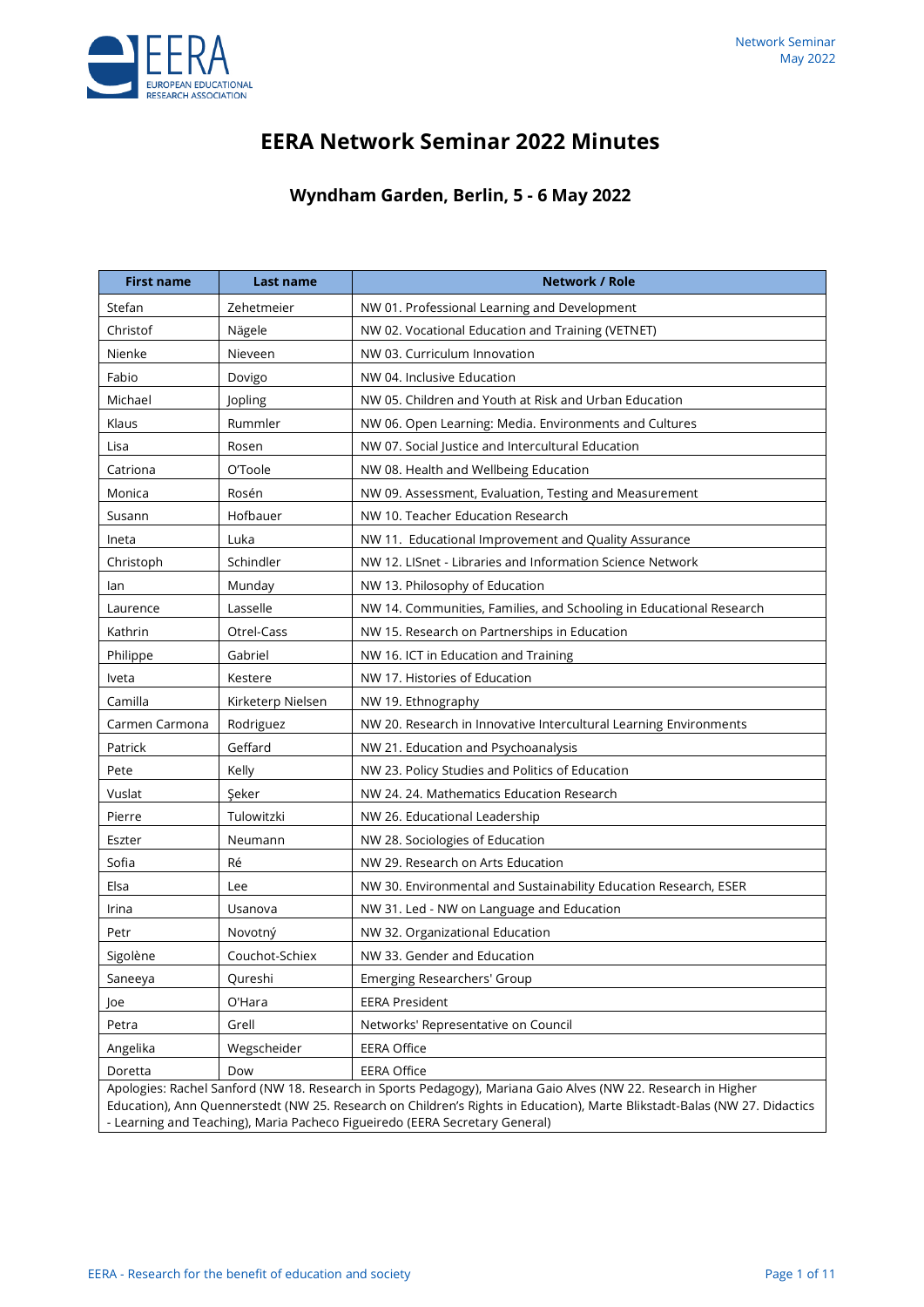# **Welcome and Introductions**

Petra Grell, Networks' Representative on Council, began by welcoming the group and remarking that it has been 3 years since the last in-person meeting and that this meeting would be a chance for us to deepen the EERA spirit and connection by talking to each other, finding similar interests/concerns and working in an interactive fashion to develop together. Petra invited everyone to introduce themselves, many people remarked that this was their first trip post-Covid and how happy they were to see everyone in person and experience again how friendly and welcoming the EERA community is. This was followed by a "get to know each other" activity during which people were asked to find someone who shared the same first ECER and talk about their fondest memory of that first ECER and other ECER stories.

# **ECER 2022 Yerevan and ECER plus**

## **2.1 General Report: Submission numbers**

- Lower submission numbers than for previous in-person ECERs but similar to last year's online ECER.
- Fewer symposium submissions
- Submitters have chosen to present approximately 45% in-person and 55% online
- Estimated number of total participants: 1500 1900

### **2.2 Posters and Poster Award**

- The ERC will have two poster awards: in-person and online
- ECER will have one poster award. All poster authors who would like to be considered for the poster award will be asked to upload a pdf of their poster to the conference app before the conference. The poster jury will view and evaluate the posters via this app.
- ERC Posters will be presented during interactive poster sessions both in-person and online
- There will be a General Poster Exhibition for ECER posters in Yerevan. These posters should be scheduled in the network's 5.5 session and will not be presented during sessions. The authors will be asked to stand next to their poster during the General Poster Exhibition to answer questions.
- It is possible to schedule posters during regular, parallel sessions where they will be presented alongside other papers, posters, ignite talks or videos. Please be sure to only schedule posters in sessions which should be presented.

## **2.3 Procedures and structures of ECER 2022 and ECER Plus**

There will be a Link Convenor meeting before ECER. Details to follow

#### **2.3.1 ECER 2022 (in-person)**

- Because there are fewer submissions, there will be fewer sessions.
- ECER in-person will begin with the Opening Ceremony on Tuesday, 23 August at 13:00 and be followed by Keynotes at 14:00. The first network session will begin at 15:30.
- There will be no sessions on Friday 26 August. ECER in-person will end with the final session Thursday evening.
- There will be at most 30 parallel sessions (during "normal" ECERs there have been up to 70)
- There will be no ECER Social Event Thursday evening. There will be a Welcome Reception Tuesday evening, the Council-Invited Reception Wednesday evening and an ERC Social Monday evening.
- Please schedule your in-person Network Meetings in the 10.5 session if possible.

#### **2.3.2 ECER Plus (online)**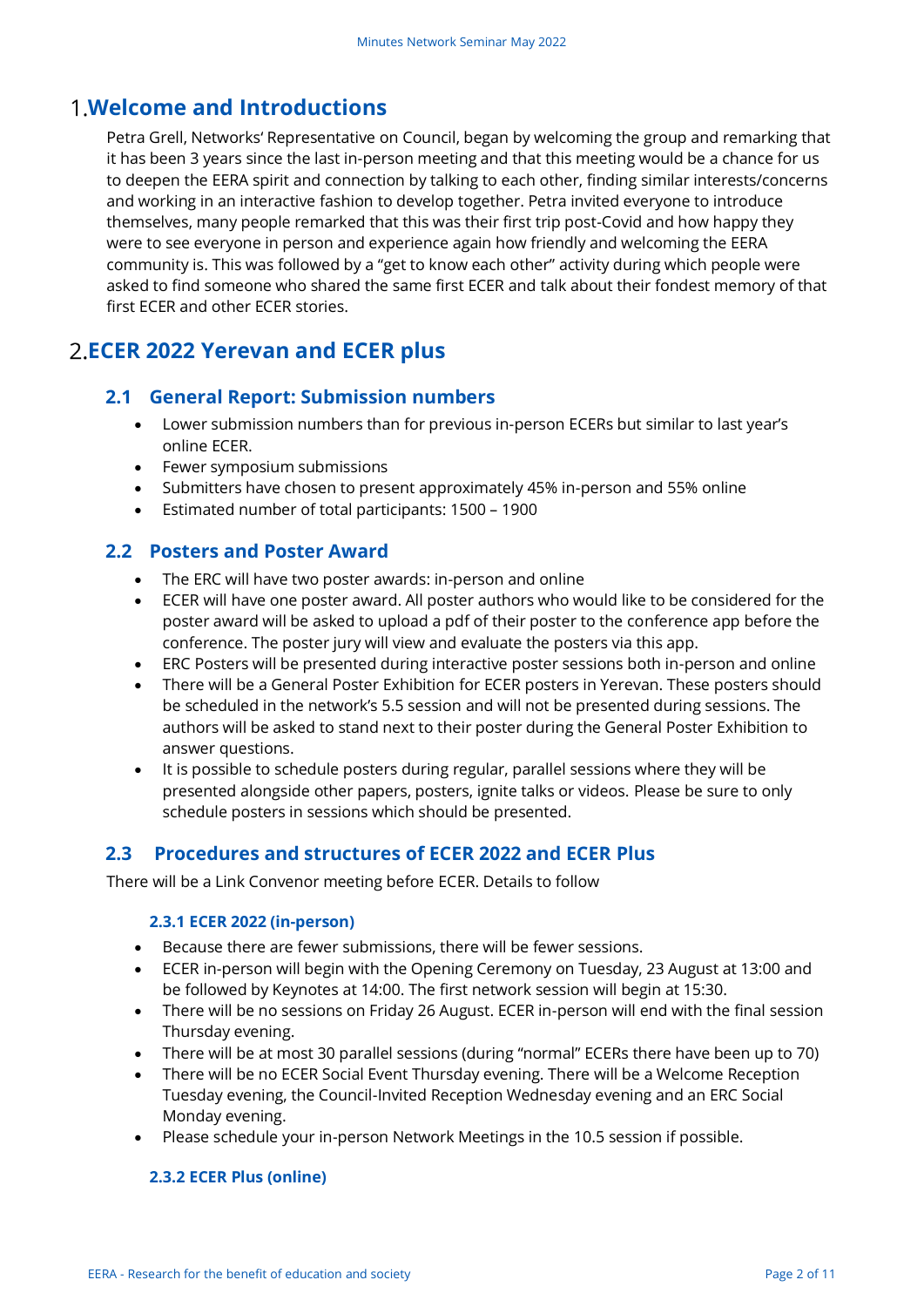• Please note: When you are planning your ECER Plus sessions, you will notice that the time zone in Conftool is in Yerevan (AMT) time. Yerevan time is 2 hours later than Berlin (CEST) time, meaning that the time of the first session of the day for ECER Plus appears in Conftool as 11:00 (but will take place in the CEST time zone at 9:00). When participants join via the conference app, they can choose to have their browser show the times in their local time zone. Here is a time zone converter:

<https://www.timeanddate.com/worldclock/converter.html>

• If you would like to have a Network Meeting during ECER Plus, please schedule it during a lunch break or on another day (let us know and we will create this session for you) so that it is not in "competition" with your network's presentations.

#### **2.3.3 Open Questions 1**

Tuesday Workshops:

• Although it is late in the year to ask for Tuesday Workshop applications, networks have expressed interest. If your network would like to submit an application, you can find the template here: [https://eera-ecer.de/networks/network-procedures/support-for-link](https://eera-ecer.de/networks/network-procedures/support-for-link-convenors-and-reviewers/)[convenors-and-reviewers/](https://eera-ecer.de/networks/network-procedures/support-for-link-convenors-and-reviewers/)

• NWs 04 and 07 have proposed: Reimagining Peace Education in a Changing World: How Can We Expand The Research Agenda? Please see Angelika's email from 9 May at 9:07 for details Hybrid Sessions:

- We initially hoped to offer one hybrid session to each network but unfortunately due to technical limitations this will not be possible
- We may have mobile hybrid tech at the EERA Desk for those networks who are very confident in handling a hybrid session on their own (and also dealing with issues which may arise e.g. instable internet), more on this to follow. Please be aware that hybrid sessions are a lot of work for the person responsible for the technical aspects.
- You are very welcome to decide to not offer any hybrid sessions

#### **2.3.4 Open Questions 2**

Time restraints during ECER Plus – possible solutions:

- Cancel the paper?
- Put the paper in another session with fewer than 3 presentations, within the network?
- Have a general "fall back" session where we collect these papers. This will lead to session with papers from different networks….

Changes from in-person to online presentation – how to deal with these

- Inform the LC as the changes come in (until what date? Some of these changes may come in last minute)
- Office finds a two-paper session in the network and puts the paper there, regardless of topic
- One empty session per network to be filled with these papers
- Use the "fall back" session (if decided to implement)

General:

- The submitting authors were asked to indicate if the presentation will be in-person or online. In some cases, they may not have discussed this with the presenters.
- If authors/presenters contact you and want to change from in-person to online (or vice versa), tell them to contact EERA Office.
- It is very important to communicate clearly to your network if your network will be present at ECER in-person. Make them aware that even if there will be fewer participants, the interaction in-person will be as rich and engaging as always.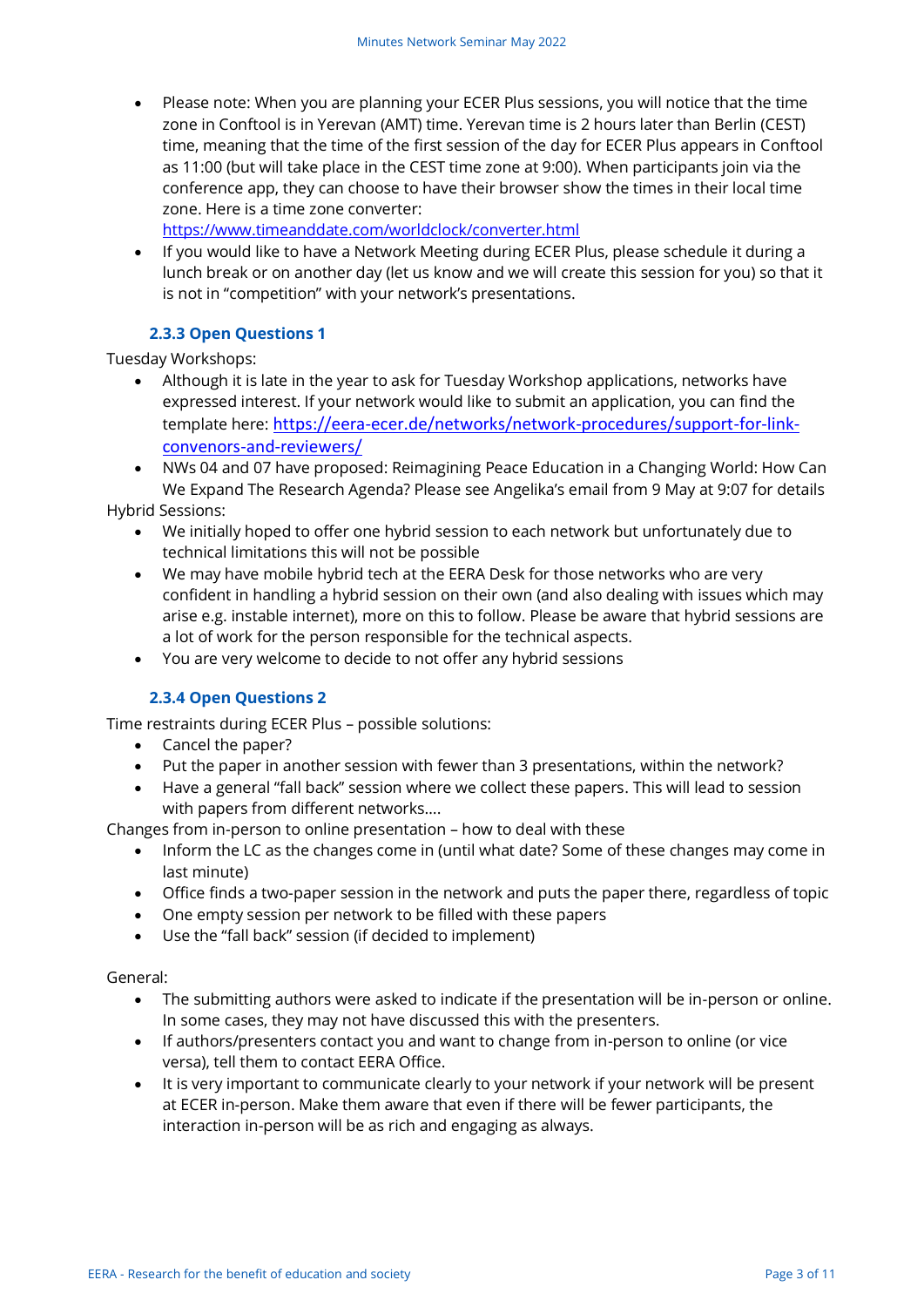# **Working Groups ECER Plus – reports**

### **3.1 Large networks (more than 90 submissions)**

- We need a final deadline for in-person or not
- Will need more sessions than just two days of sessions as do not want too many in parallel.
- Would prefer only 3 to 4 parallel sessions
- No hybrid
- Need to communicate another confirmation of the decision to go to Yerevan so people feel more secure about going
- Will need a co-pilot (tech assistant) for the online sessions in addition to the chairperson

### **3.2 Middle-sized to large networks (55 – 80 submissions)**

- The networks in this group had very different rations in-person to online
- Discussed how to connect the two parts
- What should we do with symposia and special call submissions
- What is the best time for the NW meetings
- We would like to keep the in-person conference as the "real conference"

### **3.3 Middle-sized networks (31 – 54 submissions)**

- What can we do when link convenors and co-convenors are not in Yerevan? How can we make the in-person experience a good one?
- How can we increase participation in Yerevan? Would a discount for local listening-only participants be possible?
	- o Joe: LOC has said there will be 100 PhD students from Armenia attending
- Joint sessions a good way to increase participation
	- o Petra: Small networks can think about which other network(s) would be a good partner for joint sessions and in general

## **3.4 Small to middle-sized networks (20 to 30 submissions)**

- How can we make in-person as appealing as possible: good, informative communication on how to get around Yerevan (shuttles, mobile phone contracts etc)
- If there are free presentation slots, fill them up with joint sessions
- Offer sessions with no presentations as "joint thinking sessions".
- There would be no presentations but rather discussions. Discussions could be about e.g. a film, a European project, well-being etc
	- $\circ$  Petra: These "joint thinking sessions" could be with other networks. This time to think and form ideas is important.

## **3.5 Small networks (fewer than 20 submissions)**

- A feeling of being on the edge, having to balance in-person and online
- We need to decide which way to go and to direct people there
- Hybrid could be important but there is the issue of how stable the internet is
- In-person is great if you have local submissions

## **EERA and Current Crisis**

### **4.1 The war in Ukraine: EERA statement and Council's decisions**

Joe O'Hara, EERA President, reported that the invasion of Ukraine was an existential crisis for EERA. EXEC issued the following general statement in February 2022. The statement had to be general as an official statement would need to be discussed and agreed to in Council. The general statement from 28 February 2022: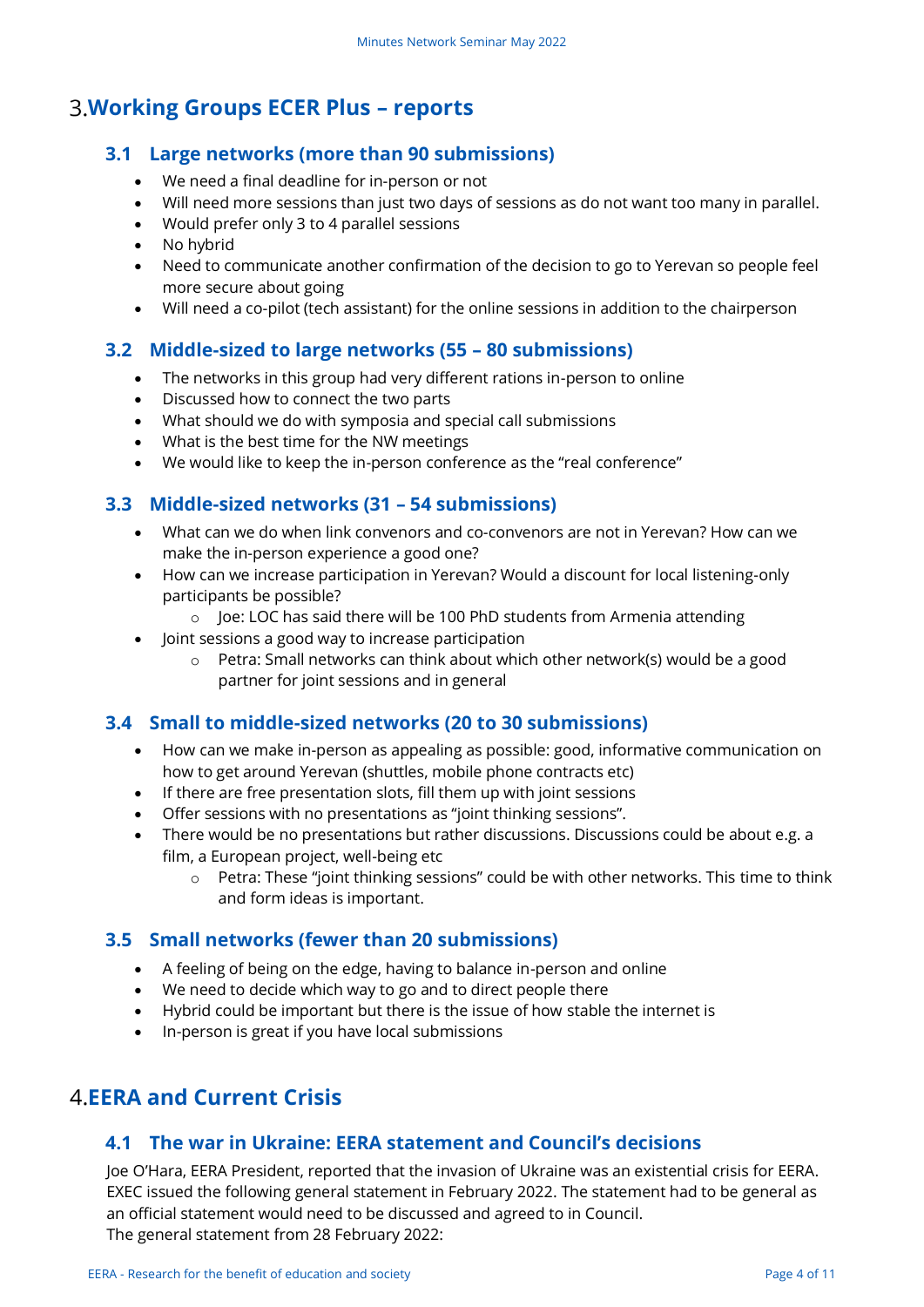"We are deeply saddened and disturbed by the events in Ukraine and we would like to extend our sincere support, sympathy and solidarity to all those whose lives are impacted. We urge an immediate end to the violence being experienced by the people of Ukraine and the reestablishment of peace. EERA as an Association stands for cooperation, free discourse and free exchange of knowledge and experience. Our claim is and has always been to foster high quality educational research for the benefit of education and society. We strongly believe that this mission is best achieved in peaceful and non-violent surroundings. We are therefore deeply concerned about the current events in Ukraine, and we hereby declare our sincere solidarity with and support for our research colleagues in Ukraine, including their friends, families and wider communities. In our Council we bring together over 40 associations from North to South and East to West of Europe and we wish to be able to work for and strengthen the mutual exchange for the benefit of education of our respective societies and for what we feel are our joint European values. As an Association we will continue to provide a forum to advocate for peace and to look for practical ways to assist our colleagues in Ukraine." [https://eera](https://eera-ecer.de/news/statement-on-the-situation-in-ukraine/)[ecer.de/news/statement-on-the-situation-in-ukraine/](https://eera-ecer.de/news/statement-on-the-situation-in-ukraine/)

EXEC held many discussions with the Ukrainian Educational Research Association (UERA) and other associations (ATEE, BERA, ISE, EASH, WERA etc) in preparation for the EERA Council meeting in March in Berlin. During the Council Meeting there was a formal proposal to expel Russian and Belarusian national associations. This proposal was followed by an hours-long discussion during which a range of perspectives and proposals was expressed and heard. There was a discussion of EERA values in practice and as enshrined in constitution. It is important to recognise during such discussions both that 1) EERA is a value-based association – our core values are expressed in the EERA motto "Research for the benefit of education and society" and 2) EERA functions within a set organisational structure. The opinion was expressed that members of EERA are not politicians but educators and as such should be building bridges. Others expressed that we should not be abandoning Russian and Belarusian colleagues, especially the young researchers in these countries.

#### EERA Council decided to

- 1) Issue a statement strongly condemning the invasion
- 2) Support Ukrainian colleagues
- 3) Offer that if an EERA national association felt they could not sign the statement, they would be asked to let their membership with EERA rest until the situation changes. All associations signed the statement.

The official EERA Council statement, issued on 14 April 2022:

"The European Educational Research Association (EERA) unequivocally condemns the Russian invasion of Ukraine and urges an immediate end to all violence in that country. This position was unanimously endorsed by the EERA Council, the Association's governing body, representing the national member associations. We continue to offer our solidarity and support to our colleagues in Ukraine and will prioritise this in the days, weeks and months ahead.

As an Association, EERA is committed to the support of educational research for the benefit of society. We prioritise engagement, dialogue and debate in an organisation representing 42 member associations from 37 countries and regions drawn from all corners of Europe. It is extraordinarily difficult for these core activities of our mission to be undertaken in a situation marred by violence and conflict. As an educational research organisation we are particularly conscious of the damage being done at all stages of the educational continuum and of the longterm impacts of these traumatic experiences on learners of all ages and on educational staff, as well as on educational researchers in and outside academia. We acknowledge the courage and commitment of our colleagues in the Ukrainian Educational Research Association (UERA) who have continued to engage in the vital tasks associated with education and educational research both within Ukraine and among the growing Ukrainian diaspora.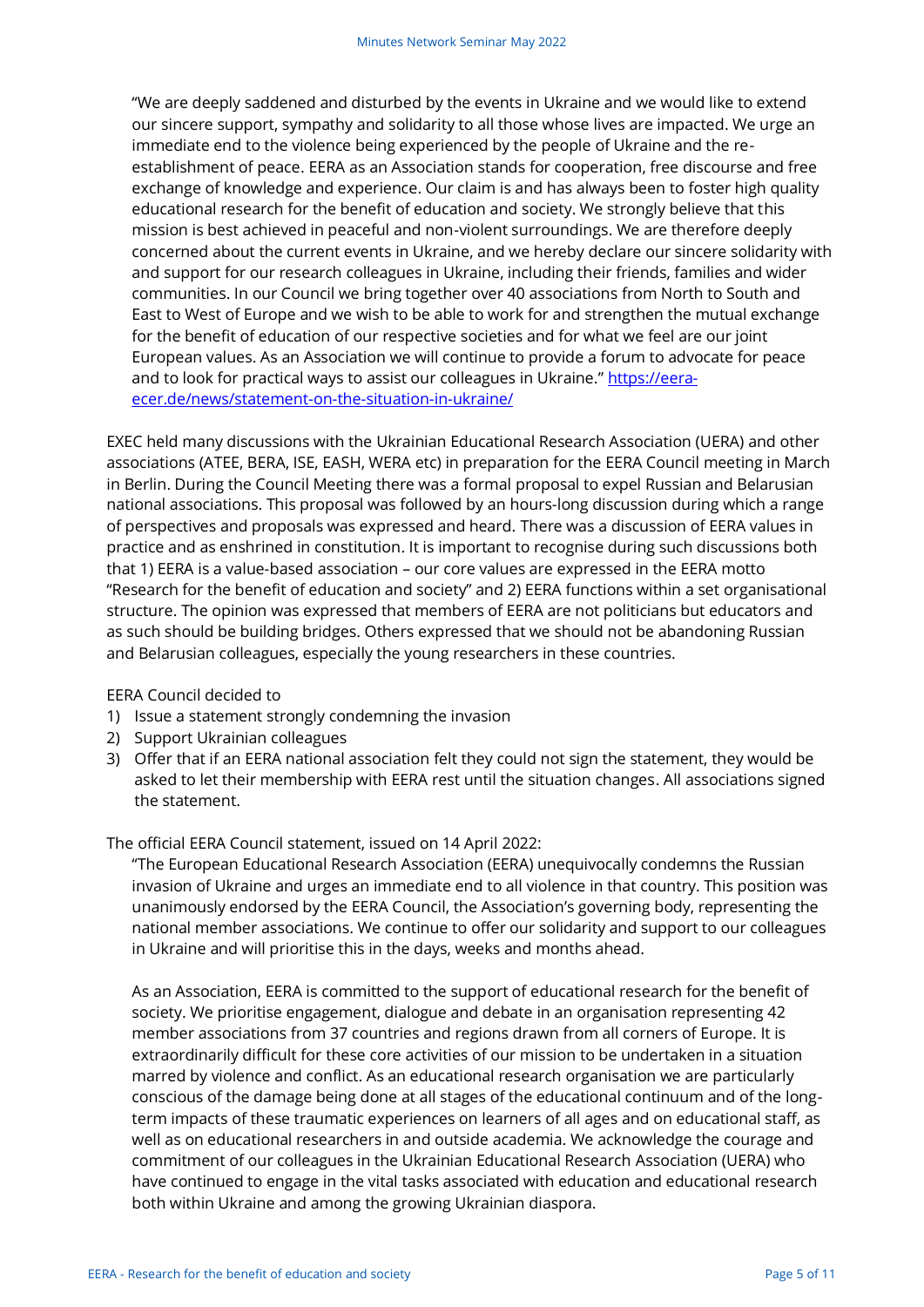Following consultations with our colleagues in UERA, EERA has committed to exploring practical ways of assisting Ukrainian educational researchers. In the short term:

1) Remove of need for UERA to pay membership fees for the foreseeable future

2) Grant of free entry to all Ukrainian researchers who wish to attend ECER 2022 and subsequent ECERs either in person or online

3) Provide full bursaries to all Early Career Researchers from Ukraine who wish to attend the ERC 2022 and subsequent ERCs, either in person or online

4) Connect EERA National Associations to information clearing houses such as https://scienceforukraine.eu/ to post any information they can gather about supports for Ukrainian researchers in their respective countries.

5) Establish dedicated funding opportunities for Ukrainian researchers who are anxious to continue their work and to undertake new studies in all areas of educational research. This may also include studies on ameliorating the impact of the violence that has been imposed on their society. At the urging of UERA this funding will be focused initially on supporting researchers who have remained in Ukraine and will take the form of direct grant aid and support in kind provided by our National Associations, Networks and partners such as GENE.

Our hearts are with the people suffering in Ukraine or who had to leave the country, with people who are affected by this war directly and indirectly in their work and personal lives. We also acknowledge the difficult situation of those who are concerned but do not have the freedom to speak against the Russian invasion of Ukraine.

It is our earnest hope that the violence and suffering being experienced in Ukraine will cease immediately. We commit ourselves to contributing to this outcome as an Association." <https://eera-ecer.de/news/supporting-educational-research-in-ukraine/>

Joe noted that the UERA colleagues emphasised that they want and need concrete and specific support, especially for researchers who stayed in Ukraine. Moving forward EERA's focus is on *practical* support for Ukraine.

After Joe's presentation there was a discussion. The question was raised as to how to deal with Russian submitters/participants. Joe responded that EERA does not have individual members and has never excluded anyone based on nationality. He agreed that this is sometimes a difficult position, especially with Russian colleagues who have taken certain positions. Petra added that the discussion during the Council meeting was often very moving, for example members from Croatia and Serbia reported how important it was for them to be in contact and interact with each other during the times of conflict. Several people mentioned that Russian colleagues who are speaking out against the invasion need our support. One person told of how he remembered meeting Russian troups in the streets as a child and expressed the hope that we can use the power of EERA as an association to flood Ukraine with support for research by, for example, opening journals. He reminded us that there is a slim line between support and "brain drain" and that we need to take measures to avoid brain drain.

Joe stated that EERA is really open to new ideas of how to support colleagues in Ukraine and reported that GENE (Global Education Network Europe) wants to supply financial support for Peace Education.

There followed an exchange of questions, issues and possible initiatives including:

• Regarding Emergency Education and Refugee Education, there is no common way to count and define immigrants. Can we support development of this topic at conferences?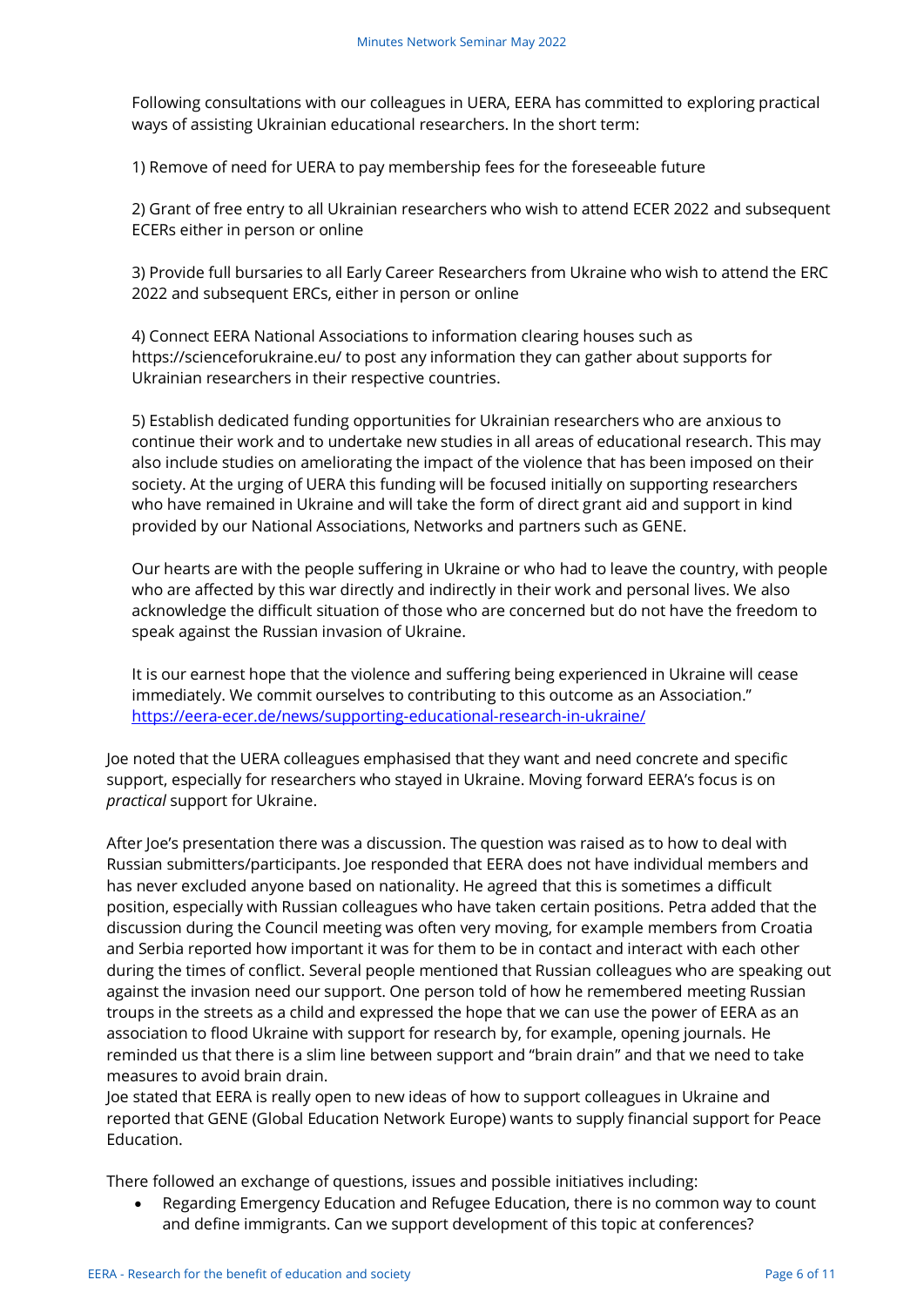- $\circ$  Joe's response: Yes, we can offer theme-targeted conferences. We have means to offer support, we need concrete ideas on how to do this.
- The current crisis is not a one-off situation, similar situations will happen during the next 20 years. Do we need to develop a certain response structure / a sustainable strategy for the future?
- Offering practical support starts with knowing each other. How is UERA organised?
	- $\circ$  Joe: UERA is a very young organisation, they are just starting out. They wrote a blog on trying to define what it means to be a researcher [\(https://blog.eera](https://blog.eera-ecer.de/ukrainian-educational-research-association/)[ecer.de/ukrainian-educational-research-association/\)](https://blog.eera-ecer.de/ukrainian-educational-research-association/). UERA is really interested in support for Emerging Researchers.
- Is there a way individual researchers can reach out to support researchers in Ukraine?
	- o Joe: Yes, but we need them to have agency, they are telling us what they need. As a second step we can gather ideas from the networks and offer them but it is very important to be *practical* and to be *led by them*.
- Would it be possible to establish a SIG "Education for Peace"?
- EERA has individuals with expertise in the areas the Ukrainian colleagues have expressed interest in. We must be aware of our capacity and make what we offer sustainable. We need to remember that we have just come out of 2 ½ extraordinary years and be conscious of what we can do – we don't want to overpromise.
- We need to listen to our colleagues in Ukraine and not let ourselves be overwhelmed by our own feelings without first listening closely to them. What kind of space could we open up to interact in a dynamic way on practical ideas?
- Iveta Kestere has sent a link to Twitter account of information about the practical help universities and research organizations offer to Ukrainian students and research fellows. https://twitter.com/Sci\_for\_Ukraine
- Christoph Schindler sent two links on educational research in Ukraine: [https://www.bildungsserver.de/Educational-Research-in-Ukraine-7012\\_eng.html](https://www.bildungsserver.de/Educational-Research-in-Ukraine-7012_eng.html) [https://www.bildungsserver.de/Education-in-Ukraine-7011\\_eng.html](https://www.bildungsserver.de/Education-in-Ukraine-7011_eng.html)

## **4.2 Perspective of the Ukrainian Educational Research Association**

During the Council Meeting in March, Oksana Zabolotna showed a video which demonstrated, Joe's words, a "continuation of a sense of normalcy in abnormal times". [https://www.youtube.com/watch?v=5ingrixb1\\_k](https://www.youtube.com/watch?v=5ingrixb1_k)

## **4.3 3. EXEC and EERA Office**

The impact on EXEC was mainly that they had even more meetings (there were already many meetings due to Covid) and an increased workload. The impact on Office was that we were often unable to answer specific questions while we waited for Council's decision in March and also an increased workload (mostly due to there being two conferences this year, in-person and online).

# **5. Report from the EERA Council**

## **5.1 EERA Activities, EERA Finances**

EERA Activities:

Joe reported that all normal EERA activities have continued to take place including preparation for :

- Season schools
- EERA Summer School 2022, Porto (11 15 July)
- ECER 2022, Yerevan (22 25 August 2022)
- ECER Plus (online) (1 10 September 2022)

There is also continuing support for

- Networks and Network activities
- EERJ
- EERA Book Series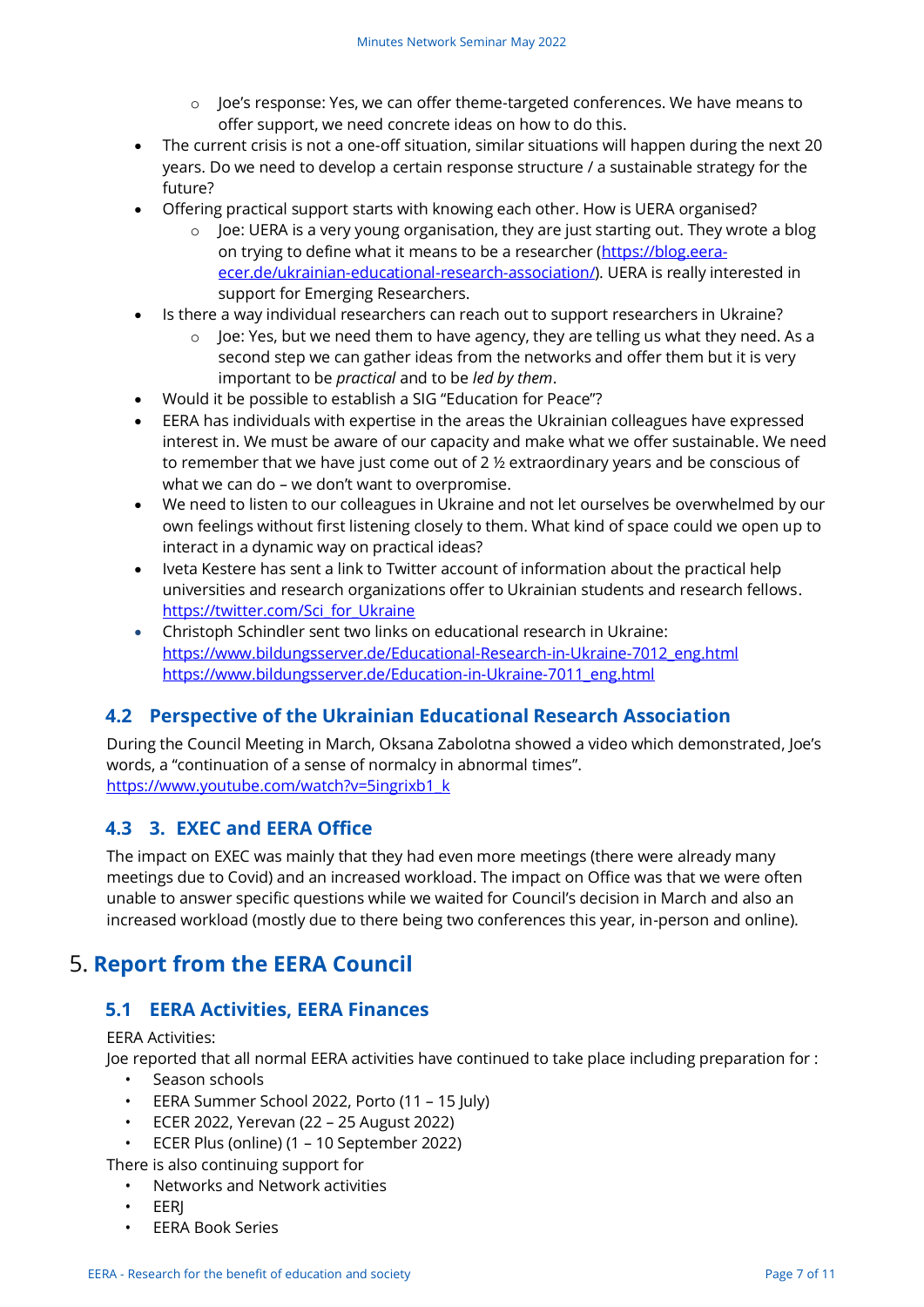Treasurer Report for 2021:

- Cancellation of the 2020 conference hit the EERA's budget hard, but the loss was limited by intelligent measures of the previous treasurer Herbert Altrichter, the EERA office and council decisions
- Policy 2020: "automatic reduction of expenses" (e.g. travel, less project activity) and in accordance with the council decisions of Istanbul) – reduce reserves
- ECER online conference 2021 meant a relief for the budget, as it brought us stable finances
- No amendments seem to be necessary for the current 2022 budget.
- We do not suggest to reduce EERA operations for 2022.
- Reduced fees for ECER+ online participants possible (25% fee discount for online only participants).

Budget Outlook for 2022:

- Two scenarios: loss and higher loss, but reasonable vis-à-vis success last year
- Budget reserve will decrease again: reserve should not be too high for a non-profit association, but also not too low as EERA needs a reserve for times of crisis
- Ukraine support possible with this budget (reserve)

Joe summed up the report on finances by stating that EERA is in a healthy financial situation and can do everything it needs to do and more.

## **5.2 EERA Elections (President)**

EERA is thrilled to announce the new President-elect: Marit Honerød Hoveid Marit will begin her role as President-elect at ECER 2022 and become President at ECER 2023. To learn more about Marit: [https://eera-ecer.de/news/eera-would-like-to-announce-the-new-president](https://eera-ecer.de/news/eera-would-like-to-announce-the-new-president-elect-marit-honeroed-hoveid/)[elect-marit-honeroed-hoveid/](https://eera-ecer.de/news/eera-would-like-to-announce-the-new-president-elect-marit-honeroed-hoveid/)

## **5.3 New Honorary Members**

Council approved the nominations for 3 new Honorary Network Members: Julie Allan of NW 04. Inclusive Education, Yngve Troye Nordkvelle of NW 06. Open Learning: Media, Environments and Cultures, and Heidi Flavian of NW 11. Educational Improvement and Quality Assurance <https://eera-ecer.de/networks/honorary-network-members/>

## **Further EERA Activities**

## **6.1 Communication, Social Media, Blog**

EERJ Book Series - "Transdisciplinary Perspectives in Educational Research": This series gives Networks the possibility to publish in their own field with EERA support and in partnership with Springer. 4 books have already been published, the 5<sup>th</sup> will be published in June. The book series has been successful but the flow of ideas has slowed down and we are interested in yours. You can find more information and a link to the proposal form on the EERA website. <https://eera-ecer.de/publications/bookseries/>

Comments / Questions on the Book Series:

- Publishing in the Springer series has been really good to get people together
- Do books need to come from a Network?
	- o Joe: We prioritise Networks but individuals can also form a sub-group in a Network

EERA Blog: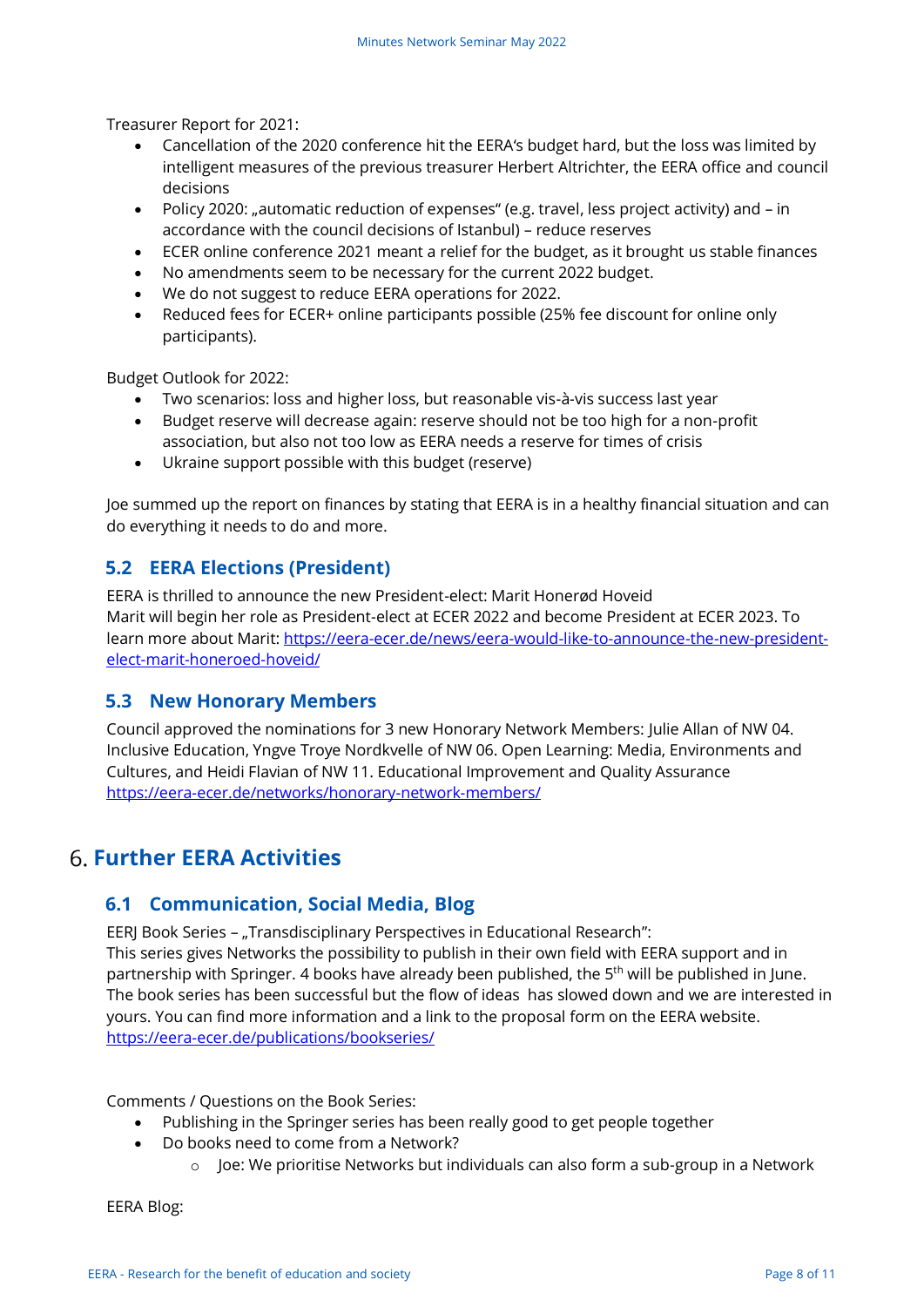We have almost 2500 hits per month, with a bi-weekly posting schedule and regular shares on social media.

## **Election Networks' Representative on Council**

Petra explained the role of the Networks' Representative on Council (NRC) as follows: The Link Convenors are the link to the individuals in the Network, EERA's governing body is the Council, the NRC brings the Networks' concerns, ideas and discussions to Council. There are 33 Networks of varying sizes and with different cultures, it is the NRC's job to bring their voice to Council. The NRC is also a member of Council and EXEC. Petra will be NRC till autumn of 2023, the election today is to choose the person who will be her shadow for a year and then take over in 2023. The Link Convenors choose their representative who is then confirmed by Council at the following Council Meeting. There were two very qualified candidates for NRC, Fabio Dovigo, Link Convenor of Network 4 Inclusive Education and Christian Ydesen, Co-Convenor of Network 15 Histories of Education.

An anonymous vote was taken: Fabio Dovigo will be the next Networks' Representative on Council.

## **Report Gene Awards and External Relationships**

The partnership with GENE for the Awards was very successful. 8 awards went to Emerging Researchers. The online event "Showcasing Global Education Research" was well received. 72 people attended the event, here were 14 presentations from across a wide range of educational research fields broadly focused on Global Education. Of particular note was the central role of Emerging Researchers, both as presenters and Chairs etc

## **Report Emerging Researchers' Group**

Saneeya Quershi, Link Convenor of the Emerging Researchers' Group (ERG) began by thanking the Link Convenors for their support with mentoring/chairing, the Best Paper Award, and reviewing. She reported that she was a bit disheartened to see the lower number of submissions to the Emerging Researchers' Conference this year and thinks that this may have to do with many young researchers having young families and the difficulty of making commitments during these times. This year, EERA offered a record number of bursaries and Ukrainian bursaries. The Best Paper process has been completed and the Best Paper Award 2021 has just been announced [\(https://eera-ecer.de/about](https://eera-ecer.de/about-eera/promoting-emerging-researchers/erc-best-paper-award/best-paper-award-2021/)[eera/promoting-emerging-researchers/erc-best-paper-award/best-paper-award-2021/\)](https://eera-ecer.de/about-eera/promoting-emerging-researchers/erc-best-paper-award/best-paper-award-2021/). There will be two ERC Poster Awards this year, one for the posters presented in-person in Yerevan and one for the posters presented during ECER Plus.

Saneeya has 3 requests:

- 1) Please fill out the mentoring/chairing survey (
- 2) We appreciate volunteers for the "Getting to know EERA" sessions during Monday lunch during the ERC
- 3) Best Paper Award: the authors have received formative feedback but some have expressed interest in more specific/specialised feedback from someone in their field. Your help would be appreciated.

Questions and comments following Saneeya's presentation included:

- Are there counselling structures in the ERG on how to structure papers?
	- $\circ$  Saneeya: Not as such. The reviewers are a mix of senior academics and emerging researchers. There are the Academic Writing Workshops led by George Head and Stephen McKinney.
- Pete Kelly reported that in his Network they get alerted to first-time attendees and one of the co-convenors offers them their informal support (if the authors have indicated in conftool that they are a doctoral student, they are approached by the network).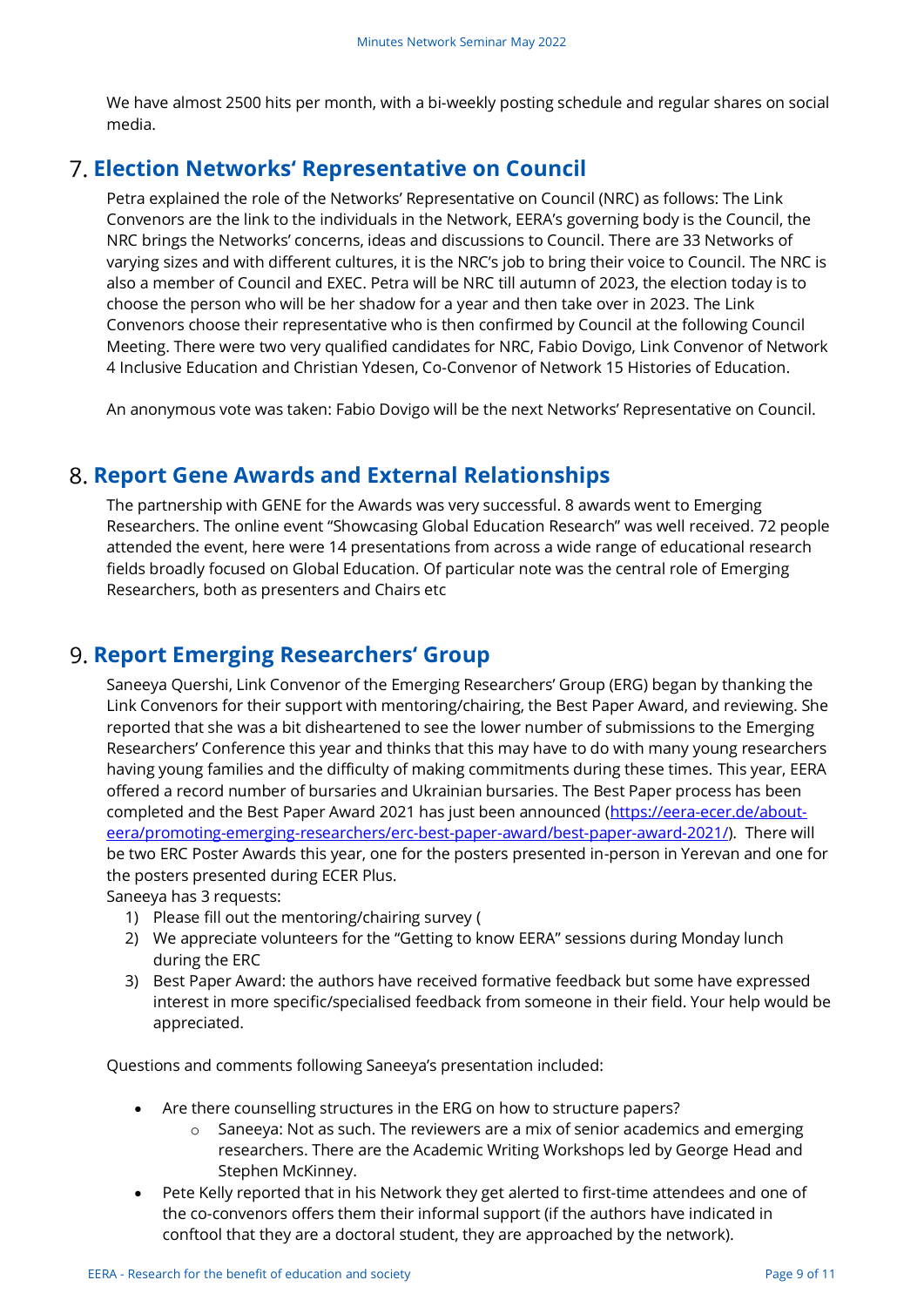- Petra suggested that a topic for next year's Network Seminar could be how all Networks can support and interact with the ERG.
- It was remarked upon that the Tuesday morning workshops (formerly known as the Capacity Building Workshops) overlap with the ERC, unfortunately.
- It was suggested that perhaps there could be an "unconference" with no barriers to participating. Sessions where researchers bring their own data and get advice.
- Saneeya said that Networks are very welcome to invite Emerging Researchers to sessions. Send her the info and she will invite them.
- Petra commented that sending an invitation supports a welcoming, open atmosphere.

## **Collaboration between Networks for ECER 2022 and ECER plus**

Petra emphasised that the focus for the collaboration/brainstorming/think tank should be "How can we make ECER Yerevan (in-person) and ECER Plus an exciting experience?".

Ideas and suggestions which arose during this collaboration/brainstorming/think tank included:

- Meet the Editors in an online session
- NW 19 suggested prolonging conversations which take place during an in-person symposium to an online session during ECER Plus. This would not be Part 2 of the symposium but an "after life" session online.
	- o Angelika: For technical reasons we cannot have empty sessions. For all new sessions the Link Convenor will need to send Office an abstract which we will use to create the session. For each session Office needs: an abstract, the title, the people linked to the session.
- NW 06 thought there could be shared sessions which are not normal joint sessions but a "Thinking Space" including several Networks. They could be joint thinking spaces with different foci.
- "Open Thinking Spaces" with various topics e.g. Open Source, Open Journals
- NW 07 here could be a Special Interest Group on Peace Education as a Tuesday Morning Workshop which could have different experts from different areas/networks.
- NW 13 suggested a "Democracy in Education" a paper session and following that there could be an Open Thinking Session or a discussion session. (NW 13, 11, 28, 32 expressed interest)
- NW 12 offered the idea of workshops in Open Science
- NW 29 suggested an online Wellbeing Workshop, a special workshop "Arts and Experiential Learning" on how to become an experiential researcher
- Angelika: It is great to hear so many ideas. We need to keep in mind that everything has to be entered into the structures in conftool. These things are possible but we need very clear communication from you.

## **Network Projects and further Network Topics**

### **11.1 Name Change NW 12**

- Current name: Library and Information Sciences
- New name: Open Educational Research

Following a long discussion on the different ways to understand the name "Open Educational Research", including several suggestions made to change the name, Joe responded that there are a couple of principles we need to consider in this matter. The first, and most important, is that we need to listen to the group requesting the change and respect their suggestion and their reasons for the new name. The second is to ask ourselves what this new name will mean to the outside world. Telling the group requesting the change that their chosen name means something different to you is a way to fundamentally challenge their expertise. We need to keep this in mind. Language is